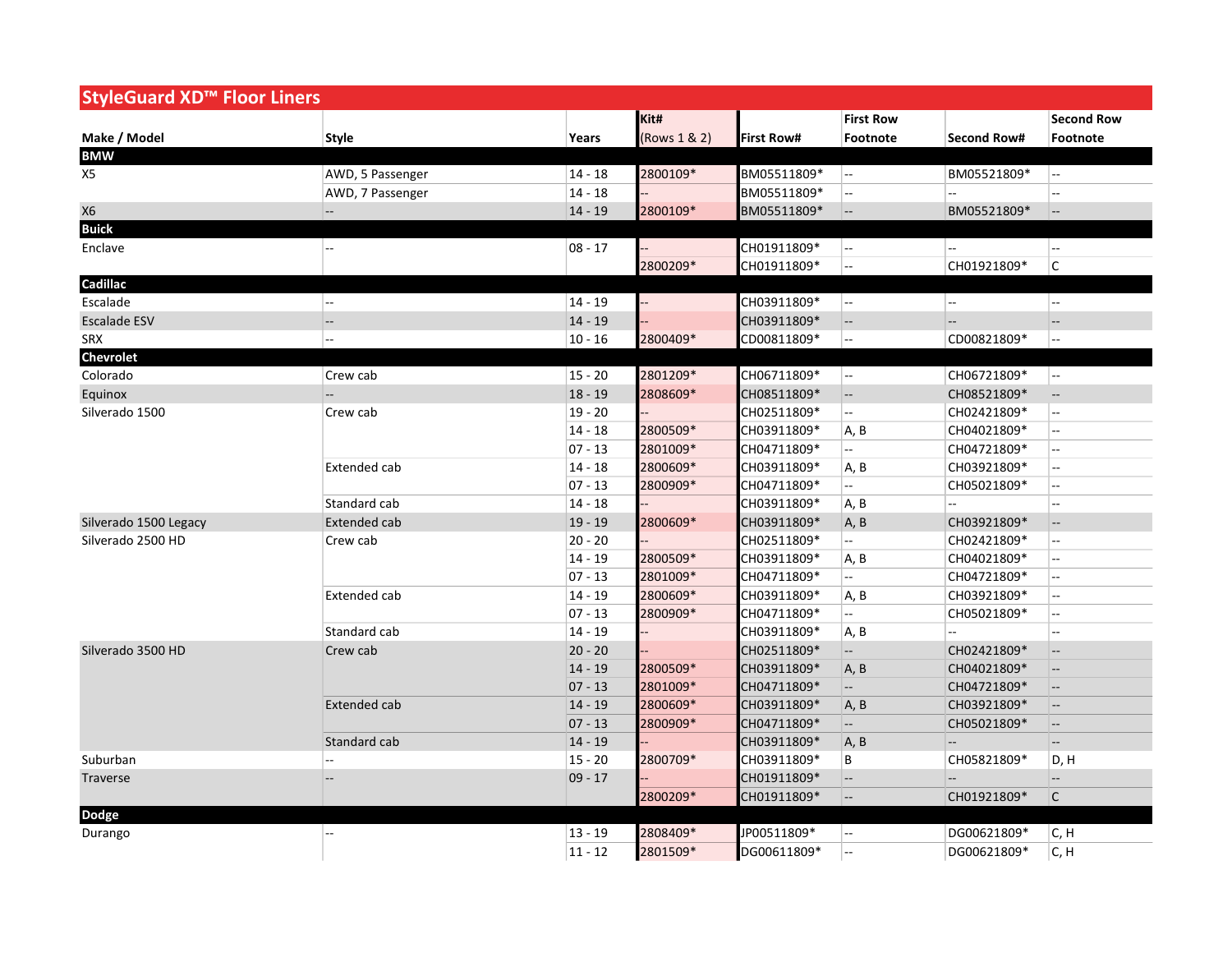| Ram 1500         | Crew cab                 | $09 - 10$ | 2801809* | DG01711809* | $\overline{\phantom{a}}$ | DG01721809*              | $\overline{\phantom{a}}$  |
|------------------|--------------------------|-----------|----------|-------------|--------------------------|--------------------------|---------------------------|
|                  | <b>Extended cab</b>      | $09 - 10$ | 2801609* | DG01811809* | $\overline{\phantom{a}}$ | DG01821809*              | $\overline{\phantom{a}}$  |
|                  | Standard cab             | $09 - 10$ |          | DG01811809* | $-$                      |                          | $\qquad \qquad -$         |
| Ram 2500         | Crew cab                 | $09 - 10$ | 2801809* | DG01711809* | $\overline{\phantom{a}}$ | DG01721809*              | н.                        |
|                  | Standard cab             | $09 - 10$ |          | DG01811809* |                          |                          | $\overline{a}$            |
| Ram 3500         | Crew cab                 | $09 - 10$ | 2801809* | DG01711809* | $\overline{\phantom{a}}$ | DG01721809*              | $\overline{\phantom{a}}$  |
|                  | Standard cab             | $09 - 10$ |          | DG01811809* | $\overline{\phantom{a}}$ | $\sim$                   | $\overline{\phantom{a}}$  |
| <b>Fiat</b>      |                          |           |          |             |                          |                          |                           |
| 500X             | Ξ.                       | $16 - 19$ | 2802209* | FA00511809* | --                       | FA00521809*              | $\overline{\phantom{a}}$  |
| Ford             |                          |           |          |             |                          |                          |                           |
| C-Max            | $\overline{\phantom{a}}$ | $13 - 18$ | 2802409* | FR05611809* | --                       | FR05621809*              | $\mathbb{H}^{\mathbb{H}}$ |
| Edge             | $- -$                    | $15 - 20$ | 2802309* | FR09311809* | $-$                      | FR09321809*              | н,                        |
| Escape           | Ξ.                       | $13 - 15$ | 2802409* | FR05611809* | $\overline{\phantom{a}}$ | FR05621809*              | щ.                        |
| Explorer         | $\overline{a}$           | $15 - 19$ | 2802609* | FR09111809* | $-$                      | FR07921809*              | D, G                      |
|                  |                          | $11 - 14$ | 2807609* | FR03611809* | $- -$                    | FR07921809*              | D, G                      |
|                  |                          | $15 - 19$ | 2802509* | FR09111809* | $ \overline{ }$          | FR03621809*              | C, H                      |
|                  |                          | $11 - 14$ | 2807509* | FR03611809* | $ \sim$                  | FR03621809*              | C, H                      |
| $F-150$          | Crew cab                 | $15 - 19$ | 2803009* | FR08311809* | A                        | FR08321809*              | F.                        |
|                  |                          | $11 - 14$ | 2802909* | FR07211809* | A                        | FR06721809*              | F                         |
|                  | <b>Extended cab</b>      | $11 - 14$ | 2802809* | FR07211809* | A                        | FR07121809*              | F                         |
|                  | Standard cab             | $11 - 14$ |          | FR07211809* | A                        |                          | --                        |
| F-250 Super Duty | Crew cab                 | $17 - 19$ |          |             | $-$                      | FR10821809*              | D, G                      |
|                  |                          | $17 - 19$ |          |             | $ \overline{ }$          | FR10721809*              | C, H                      |
|                  |                          | $13 - 16$ | 2803209* | FR09011809* | G                        | FR07021809*              | Щ.                        |
|                  |                          | $11 - 12$ | 2803109* | FR07011809* | $-$                      | FR07021809*              | $\overline{\phantom{a}}$  |
|                  | Extended cab             | $11 - 12$ |          | FR07011809* | $\overline{\phantom{a}}$ | $\overline{\phantom{a}}$ |                           |
| F-350 Super Duty | Crew cab                 | $17 - 19$ |          |             | ц.                       | FR10821809*              | D, G                      |
|                  |                          | $13 - 16$ |          |             | $\overline{\phantom{a}}$ | FR07021809*              | --                        |
|                  |                          | $11 - 12$ | 2803109* | FR07011809* | $\sim$                   | FR07021809*              | н.                        |
|                  | Extended cab             | $11 - 12$ |          | FR07011809* | $\overline{\phantom{a}}$ |                          |                           |
| F-450 Super Duty | Crew cab                 | $13 - 16$ |          |             | $\overline{\phantom{a}}$ | FR07021809*              | $\overline{\phantom{a}}$  |
|                  |                          | $11 - 12$ | 2803109* | FR07011809* | $ \overline{ }$          | FR07021809*              | $\overline{\phantom{a}}$  |
|                  | Extended cab             | $11 - 12$ |          | FR07011809* | $-$                      | $\sim$                   |                           |
| Flex             | <b>SEL</b>               | $10 - 19$ | 2802709* | FR02111809* | ш.                       | FR02121809*              | E                         |
| <b>GMC</b>       |                          |           |          |             |                          |                          |                           |
| Acadia           |                          | $07 - 16$ |          | CH01911809* | Ξ.                       |                          | --                        |
|                  |                          |           | 2800209* | CH01911809* | $\overline{\phantom{a}}$ | CH01921809*              | $\mathsf{C}$              |
| Acadia Limited   |                          | $17 - 17$ |          | CH01911809* | $-$                      | $\overline{\phantom{a}}$ | --                        |
|                  |                          |           | 2800209* | CH01911809* | $-$                      | CH01921809*              | $\mathsf{C}$              |
| Canyon           | Crew cab                 | $15 - 20$ | 2801209* | CH06711809* | $\overline{\phantom{a}}$ | CH06721809*              | Щ.                        |
| Sierra 1500      | Crew cab                 | $19 - 20$ |          | CH02511809* |                          | CH02421809*              | $\overline{\phantom{a}}$  |
|                  |                          | $14 - 18$ | 2800509* | CH03911809* | A, B                     | CH04021809*              | $\overline{\phantom{a}}$  |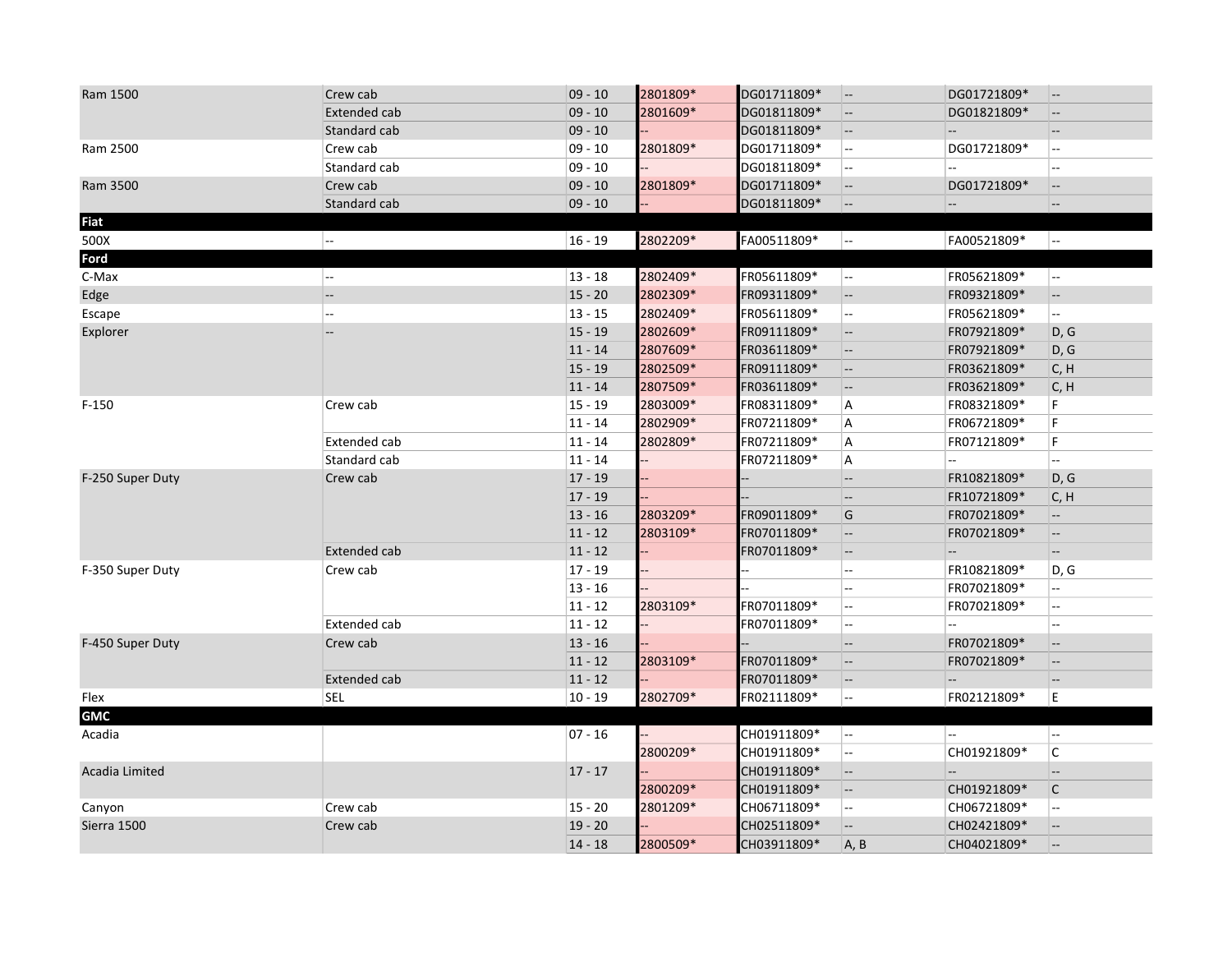|                       |                                 | $07 - 13$ | 2801009* | CH04711809* | --                       | CH04721809*               | $-$                                                 |
|-----------------------|---------------------------------|-----------|----------|-------------|--------------------------|---------------------------|-----------------------------------------------------|
|                       | <b>Extended cab</b>             | $14 - 18$ | 2800609* | CH03911809* | A, B                     | CH03921809*               | $\overline{\phantom{a}}$                            |
|                       |                                 | $07 - 13$ | 2800909* | CH04711809* | $\overline{\phantom{a}}$ | CH05021809*               | $\overline{\phantom{a}}$                            |
|                       | Standard cab                    | $14 - 18$ |          | CH03911809* | A, B                     | $\overline{\phantom{a}}$  | $\overline{\phantom{a}}$                            |
| Sierra 1500 Limited   | Extended cab                    | $19 - 19$ | 2800609* | CH03911809* | A, B                     | CH03921809*               | $\overline{\phantom{a}}$                            |
| Sierra 2500 HD        | Crew cab                        | $20 - 20$ |          | CH02511809* | $\overline{\phantom{a}}$ | CH02421809*               | $\overline{\phantom{a}}$                            |
|                       |                                 | $14 - 19$ | 2800509* | CH03911809* | A, B                     | CH04021809*               | $\hspace{0.05cm} -\hspace{0.05cm} -\hspace{0.05cm}$ |
|                       |                                 | $07 - 13$ | 2801009* | CH04711809* | $ \sim$                  | CH04721809*               | $\overline{\phantom{a}}$                            |
|                       | <b>Extended cab</b>             | $14 - 19$ | 2800609* | CH03911809* | A, B                     | CH03921809*               | $-$                                                 |
|                       |                                 | $07 - 13$ | 2800909* | CH04711809* | $\sim$                   | CH05021809*               | $-$                                                 |
|                       | Standard cab                    | $14 - 19$ |          | CH03911809* | A, B                     | $\overline{\phantom{a}}$  | $\overline{\phantom{a}}$                            |
| Sierra 3500 HD        | Crew cab                        | $20 - 20$ |          | CH02511809* | u.                       | CH02421809*               | $\overline{a}$                                      |
|                       |                                 | $14 - 19$ | 2800509* | CH03911809* | A, B                     | CH04021809*               | $\overline{\phantom{a}}$                            |
|                       |                                 | $07 - 13$ | 2801009* | CH04711809* | $\overline{a}$           | CH04721809*               | $\overline{a}$                                      |
|                       | <b>Extended cab</b>             | $14 - 19$ | 2800609* | CH03911809* | A, B                     | CH03921809*               | $\sim$                                              |
|                       |                                 | $07 - 13$ | 2800909* | CH04711809* | ω.                       | CH05021809*               | $\overline{\phantom{a}}$                            |
|                       | Standard cab                    | $14 - 19$ |          | CH03911809* | A, B                     |                           | $\overline{\phantom{a}}$                            |
| Terrain               | --                              | $18 - 20$ | 2808609* | CH08511809* | $\overline{\phantom{a}}$ | CH08521809*               | $\overline{\phantom{a}}$                            |
| Yukon XL              | --                              | $15 - 20$ | 2800709* | CH03911809* | $\sf A$                  | CH05821809*               | D, H                                                |
| Honda                 |                                 |           |          |             |                          |                           |                                                     |
| CR-V                  | <b>Excluding EX and Touring</b> | $12 - 17$ | 2803409* | HD04311809* | $\overline{\phantom{a}}$ | HD04321809*               | u.                                                  |
|                       | EX and Touring                  | $12 - 17$ |          |             | $\overline{a}$           | HD04321809*               | $\sim$                                              |
| Fit                   | --                              | $15 - 20$ | 2803509* | HD05511809* | $\overline{\phantom{a}}$ | HD05521809*               | $\overline{\phantom{a}}$                            |
| Pilot                 | --                              | $16 - 20$ | 2808209* | HD07311809* | $\overline{\phantom{a}}$ | HD07321809*               | Ξ.                                                  |
| Ridgeline             | $\overline{\phantom{a}}$        | $17 - 19$ | 2808309* | HD07311809* | $-$                      | HD08321809*               | $\hspace{0.05cm} -\hspace{0.05cm} -\hspace{0.05cm}$ |
| Hyundai               |                                 |           |          |             |                          |                           |                                                     |
| Tucson                | ۰.                              | $16 - 20$ | 2803809* | HY06611809* | $\overline{\phantom{a}}$ | HY06621809*               | 4                                                   |
| Infiniti              |                                 |           |          |             |                          |                           |                                                     |
| JX35                  | --                              | $13 - 13$ | 2804109* | NS05811809* | $\overline{\phantom{a}}$ | NS05821809*               | $\mathbb{L}^{\mathbb{L}}$                           |
| QX60                  | $\overline{\phantom{a}}$        | $14 - 20$ | 2804109* | NS05811809* | --                       | NS05821809*               | $\overline{\phantom{a}}$                            |
| Jeep                  |                                 |           |          |             |                          |                           |                                                     |
| Cherokee              | $\overline{\phantom{a}}$        | $14 - 15$ | 2804509* | JP01011809* | --                       | JP01021809*               | $\sim$                                              |
| Gladiator             | $-$                             | $20 - 20$ |          | JP01911809* | $ \sim$                  | $\mathbb{L}^{\mathbb{L}}$ | $\overline{\phantom{a}}$                            |
| <b>Grand Cherokee</b> |                                 | $13 - 18$ | 2808409* | JP00511809* | Ξ.                       | DG00621809*               | C, H                                                |
|                       |                                 | $11 - 12$ | 2801509* | DG00611809* | $\overline{\phantom{a}}$ | DG00621809*               | C, H                                                |
| Renegade              |                                 | $15 - 19$ | 2808109* | JP01311809* | $\overline{\phantom{a}}$ | JP01321809*               | $\overline{\phantom{a}}$                            |
| Wrangler              | JK, Excluding Unlimited         | $14 - 18$ | 2804609* | JP01111809* | Ξ.                       | JP01221809*               | Ξ.                                                  |
|                       | JK, Unlimited                   | $14 - 18$ | 2809109* | JP01111809* | $\overline{a}$           | JP01121809*               | $\sim$                                              |
|                       | JL, Unlimited                   | $18 - 20$ | 2808509* | JP01911809* | цц.                      | JP01921809*               | Ξ.                                                  |
| Kia                   |                                 |           |          |             |                          |                           |                                                     |
| Sorento               |                                 | $16 - 20$ | 2807909* | KA03011809* | Ξ.                       | KA03021809*               | $\overline{\phantom{a}}$                            |
|                       | 5 passenger                     | $14 - 15$ |          | KA01611809* | $\overline{\phantom{a}}$ | $\sim$                    | $\overline{\phantom{a}}$                            |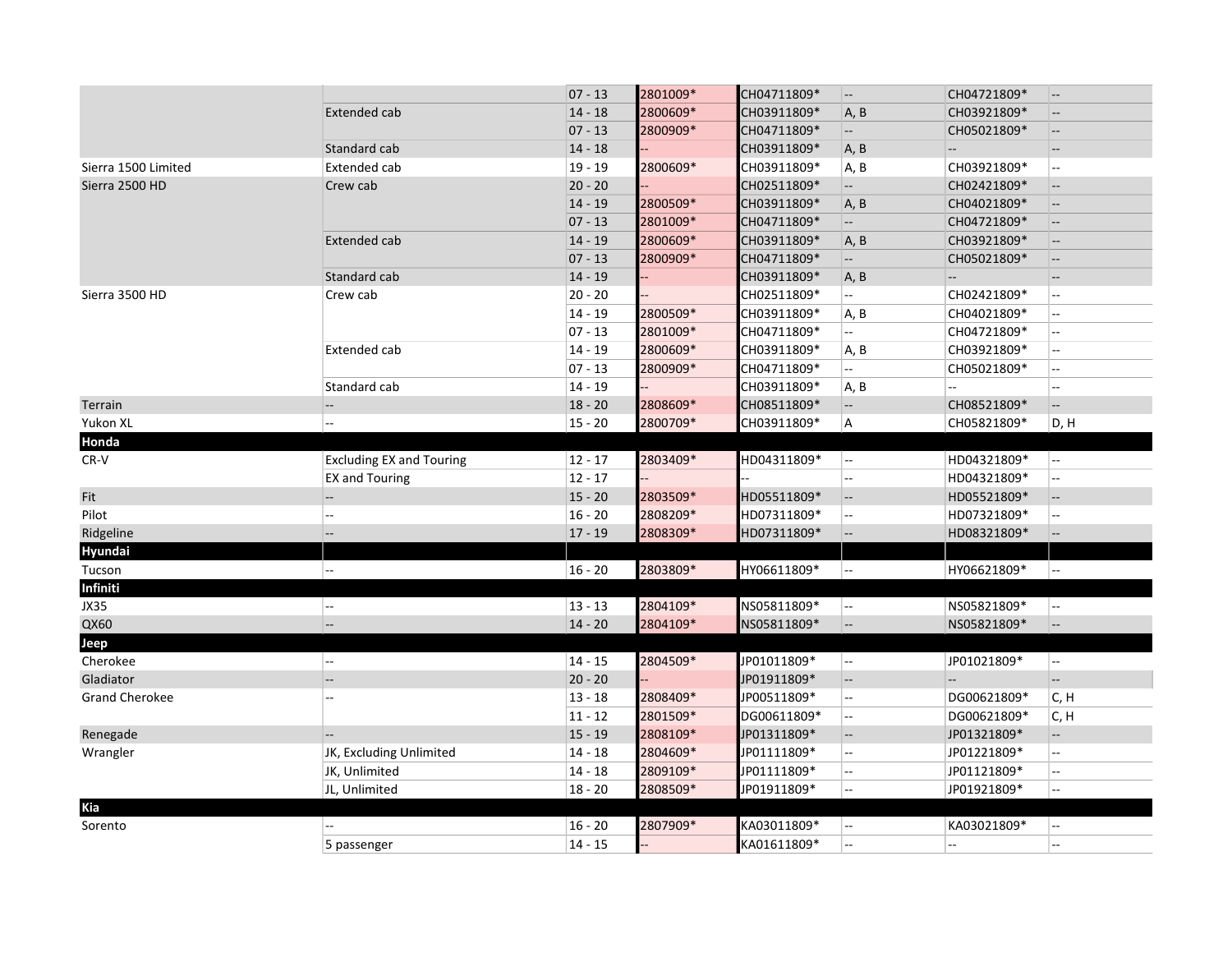|               | 7 passenger              | $14 - 15$ | 2804709* | KA01611809* | $\overline{a}$           | KA01621809*              | $\overline{\phantom{a}}$                            |
|---------------|--------------------------|-----------|----------|-------------|--------------------------|--------------------------|-----------------------------------------------------|
| Soul          | <b>Excluding EV</b>      | $14 - 19$ | 2804809* | KA02011809* | $\qquad \qquad -$        | KA02021809*              | $\overline{\phantom{a}}$                            |
| Sportage      |                          | $17 - 20$ | 2808009* | KA04011809* | u.                       | KA04021809*              | ц.                                                  |
| Mazda         |                          |           |          |             |                          |                          |                                                     |
| $CX-3$        | $\sim$                   | $16 - 19$ | 2804909* | MZ05111809* | $ \sim$                  | MZ05121809*              | --                                                  |
| $CX-5$        | $\overline{\phantom{a}}$ | $13 - 16$ | 2805009* | MZ03811809* | --                       | MZ03821809*              | --                                                  |
| <b>Nissan</b> |                          |           |          |             |                          |                          |                                                     |
| Frontier      | Crew cab                 | $05 - 20$ | 2803909* | NS06111809* | $\overline{\phantom{a}}$ | NS06121809*              | Ξ.                                                  |
|               | Extended cab             | $05 - 20$ |          | NS06111809* | --                       |                          | --                                                  |
| Murano        |                          | $15 - 19$ | 2804009* | NS08311809* | $-$                      | NS08321809*              | $\overline{\phantom{a}}$                            |
| Pathfinder    |                          | $13 - 19$ | 2804109* | NS05811809* | $\overline{\phantom{a}}$ | NS05821809*              | --                                                  |
| Qashqai       |                          | $18 - 20$ |          | NS06811809* | $\overline{\phantom{a}}$ | $-$                      |                                                     |
| Rogue         |                          | $14 - 20$ | 2804209* | NS06811809* | $\overline{\phantom{a}}$ | NS06821809*              | --                                                  |
| Rogue Sport   |                          | $18 - 20$ |          | NS06811809* | $\overline{\phantom{a}}$ | $\overline{\phantom{a}}$ | $\overline{\phantom{a}}$                            |
| Titan         | Crew cab                 | $09 - 15$ | 2804309* | NS06311809* | $\overline{\phantom{a}}$ | NS06321809*              | L.                                                  |
|               |                          | $09 - 15$ | 2804409* | NS06311809* | Ξ.                       | NS06721809*              | IJ.                                                 |
|               | Extended cab             | $09 - 15$ |          | NS06311809* | --                       | --                       | $\overline{\phantom{a}}$                            |
| Ram           |                          |           |          |             |                          |                          |                                                     |
| 1500          | Crew cab                 | $19 - 20$ |          |             | --                       | DG02721809*              | IL.                                                 |
|               |                          | $12 - 18$ | 2801909* | DG02011809* | Ξ.                       | DG01721809*              | --                                                  |
|               |                          | $11 - 11$ |          | DG01711809* | цц.                      | Щ.                       | ÷.                                                  |
|               | Extended cab             | $12 - 18$ | 2808709* | DG01911809* | --                       | DG01821809*              | н.                                                  |
|               |                          | $11 - 11$ |          | DG01811809* | Щ.                       | Щ,                       | ц.                                                  |
|               | Standard cab             | $12 - 18$ |          | DG02011809* | $\overline{\phantom{a}}$ | --                       | н.                                                  |
|               |                          | $11 - 11$ |          | DG01811809* | Ξ.                       |                          |                                                     |
| 1500 Classic  | Crew cab                 | $19 - 20$ | 2801909* | DG02011809* | $\overline{\phantom{a}}$ | DG01721809*              | $\overline{\phantom{a}}$                            |
|               | <b>Extended cab</b>      | $19 - 20$ | 2808709* | DG01911809* | $-$                      | DG01821809*              | --                                                  |
|               | Standard cab             | $19 - 20$ |          | DG02011809* | $-$                      | $\overline{\phantom{a}}$ | $\hspace{0.05cm} -\hspace{0.05cm} -\hspace{0.05cm}$ |
| 2500          | Crew cab                 | $12 - 18$ | 2801909* | DG02011809* | ω.                       | DG01721809*              | --                                                  |
|               |                          | $11 - 11$ |          | DG01711809* | цц.                      | Щ.                       | --                                                  |
|               | <b>Extended Crew cab</b> | $12 - 18$ |          | DG02011809* | --                       | ÷÷.                      | ц,                                                  |
|               |                          | $11 - 11$ |          | DG01811809* | --                       | ÷÷.                      | ц,                                                  |
|               | Standard cab             | $12 - 18$ |          | DG02011809* | --                       | --                       | ц,                                                  |
|               |                          | $11 - 11$ |          | DG01811809* | $\overline{\phantom{a}}$ |                          | --                                                  |
| 3500          | Crew cab                 | $12 - 18$ | 2801909* | DG02011809* | $-$                      | DG01721809*              | $\overline{\phantom{a}}$                            |
|               |                          | $11 - 11$ |          | DG01711809* | $-$                      | $- -$                    | $\overline{\phantom{a}}$                            |
|               | <b>Extended Crew cab</b> | $12 - 18$ |          | DG02011809* | $-$                      | $\overline{\phantom{a}}$ | $\hspace{0.05cm} -\hspace{0.05cm} -\hspace{0.05cm}$ |
|               |                          | $11 - 11$ |          | DG01811809* | $-$                      | --                       | $\overline{\phantom{a}}$                            |
|               | Standard cab             | $12 - 18$ |          | DG02011809* | $-$                      | $-$                      | $\overline{\phantom{a}}$                            |
|               |                          | $11 - 11$ |          | DG01811809* | --                       | --                       | $\overline{\phantom{a}}$                            |
| Subaru        |                          |           |          |             |                          |                          |                                                     |
| Forester      | $\overline{a}$           | $14 - 18$ | 2805209* | SB00911809* | $\overline{\phantom{a}}$ | SB00921809*              |                                                     |